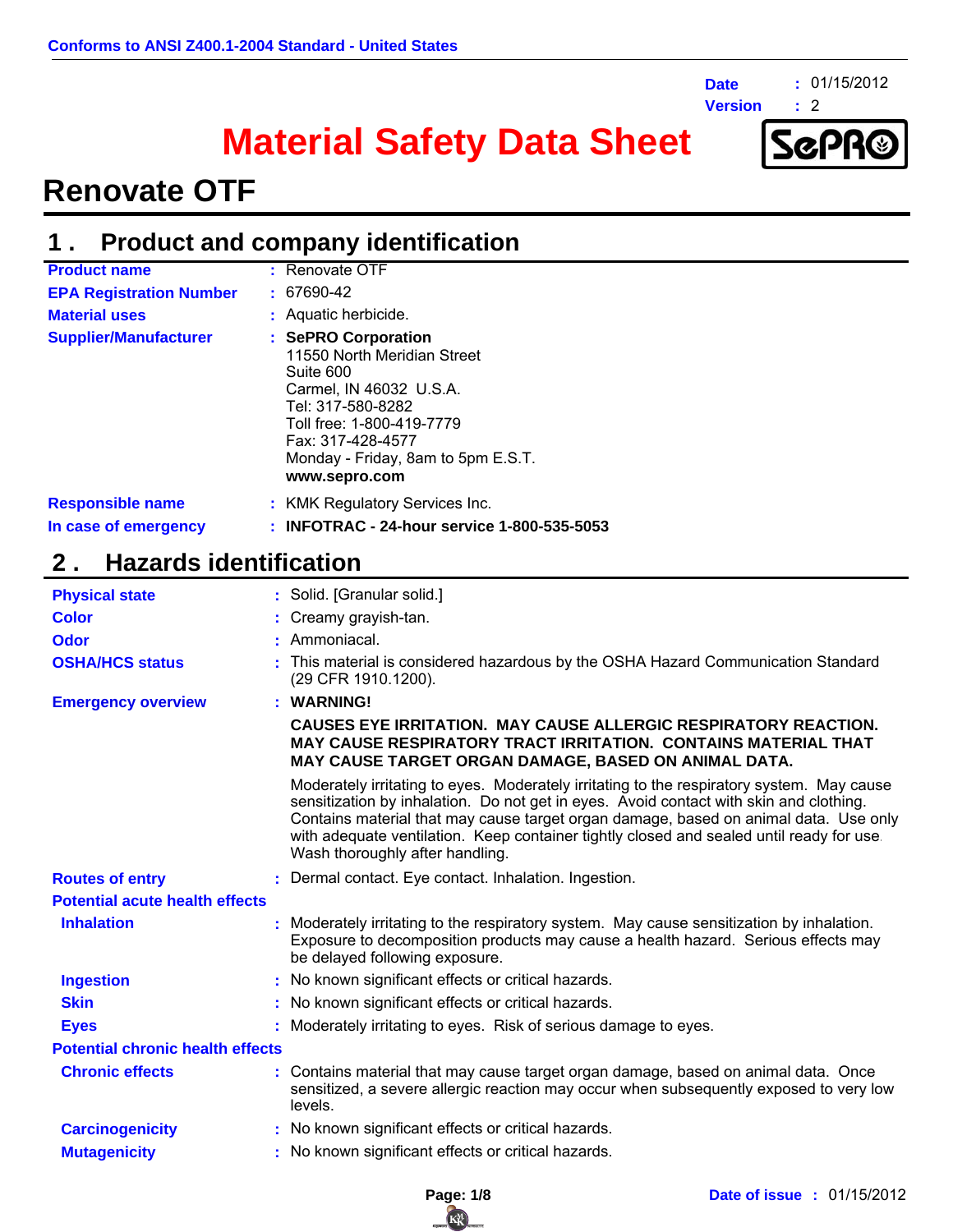| <b>Teratogenicity</b>                                        | : No known significant effects or critical hazards.                                                                                                                                    |
|--------------------------------------------------------------|----------------------------------------------------------------------------------------------------------------------------------------------------------------------------------------|
| <b>Developmental effects</b>                                 | : No known significant effects or critical hazards.                                                                                                                                    |
| <b>Fertility effects</b>                                     | : No known significant effects or critical hazards.                                                                                                                                    |
| <b>Target organs</b>                                         | Contains material which may cause damage to the following organs: lungs, upper<br>respiratory tract, stomach.                                                                          |
| <b>Over-exposure signs/symptoms</b>                          |                                                                                                                                                                                        |
| <b>Inhalation</b>                                            | : Adverse symptoms may include the following:<br>respiratory tract irritation<br>coughing<br>wheezing and breathing difficulties<br>asthma                                             |
| <b>Ingestion</b>                                             | : No specific data.                                                                                                                                                                    |
| <b>Skin</b>                                                  | : No specific data.                                                                                                                                                                    |
| <b>Eyes</b>                                                  | Adverse symptoms may include the following:<br>pain or irritation<br>watering<br>redness                                                                                               |
| <b>Medical conditions</b><br>aggravated by over-<br>exposure | : Pre-existing respiratory disorders and disorders involving any other target organs<br>mentioned in this MSDS as being at risk may be aggravated by over-exposure to this<br>product. |
| .                                                            |                                                                                                                                                                                        |

**See toxicological information (Section 11)**

### **3 . Composition/information on ingredients**

| <b>United States</b>                                                                               |                                                         |                                                |  |  |
|----------------------------------------------------------------------------------------------------|---------------------------------------------------------|------------------------------------------------|--|--|
| <b>Name</b>                                                                                        | <b>CAS number</b>                                       | %                                              |  |  |
| <b>Active ingredient:</b><br><b>Triclopyr TEA Salt</b><br>Inert ingredient:                        | 57213-69-1                                              | 14                                             |  |  |
| <b>Proprietary Fiber</b><br><b>Proprietary Clay</b><br><b>Proprietary Salt</b><br>Titanium dioxide | Proprietary<br>Proprietary<br>Proprietary<br>13463-67-7 | $30 - 60$<br>$5 - 10$<br>$5 - 10$<br>$0.1 - 1$ |  |  |

**There are no additional ingredients present which, within the current knowledge of the supplier and in the concentrations applicable, are classified as hazardous to health or the environment and hence require reporting in this section.**

### **4 . First aid measures**

| Eye contact         | : Check for and remove any contact lenses. Immediately flush eyes with plenty of water<br>for at least 20 minutes, occasionally lifting the upper and lower eyelids. Get medical<br>attention immediately.                                                                                  |
|---------------------|---------------------------------------------------------------------------------------------------------------------------------------------------------------------------------------------------------------------------------------------------------------------------------------------|
| <b>Skin contact</b> | : In case of contact, immediately flush skin with plenty of water for at least 20 minutes<br>while removing contaminated clothing and shoes. Wash clothing before reuse. Clean<br>shoes thoroughly before reuse. Get medical attention immediately.                                         |
| <b>Inhalation</b>   | : Move exposed person to fresh air. If not breathing, if breathing is irregular or if<br>respiratory arrest occurs, provide artificial respiration or oxygen by trained personnel.<br>Loosen tight clothing such as a collar, tie, belt or waistband. Get medical attention<br>immediately. |
| <b>Ingestion</b>    | : Wash out mouth with water. Do not induce vomiting unless directed to do so by medical<br>personnel. Never give anything by mouth to an unconscious person. Get medical<br>attention immediately.                                                                                          |

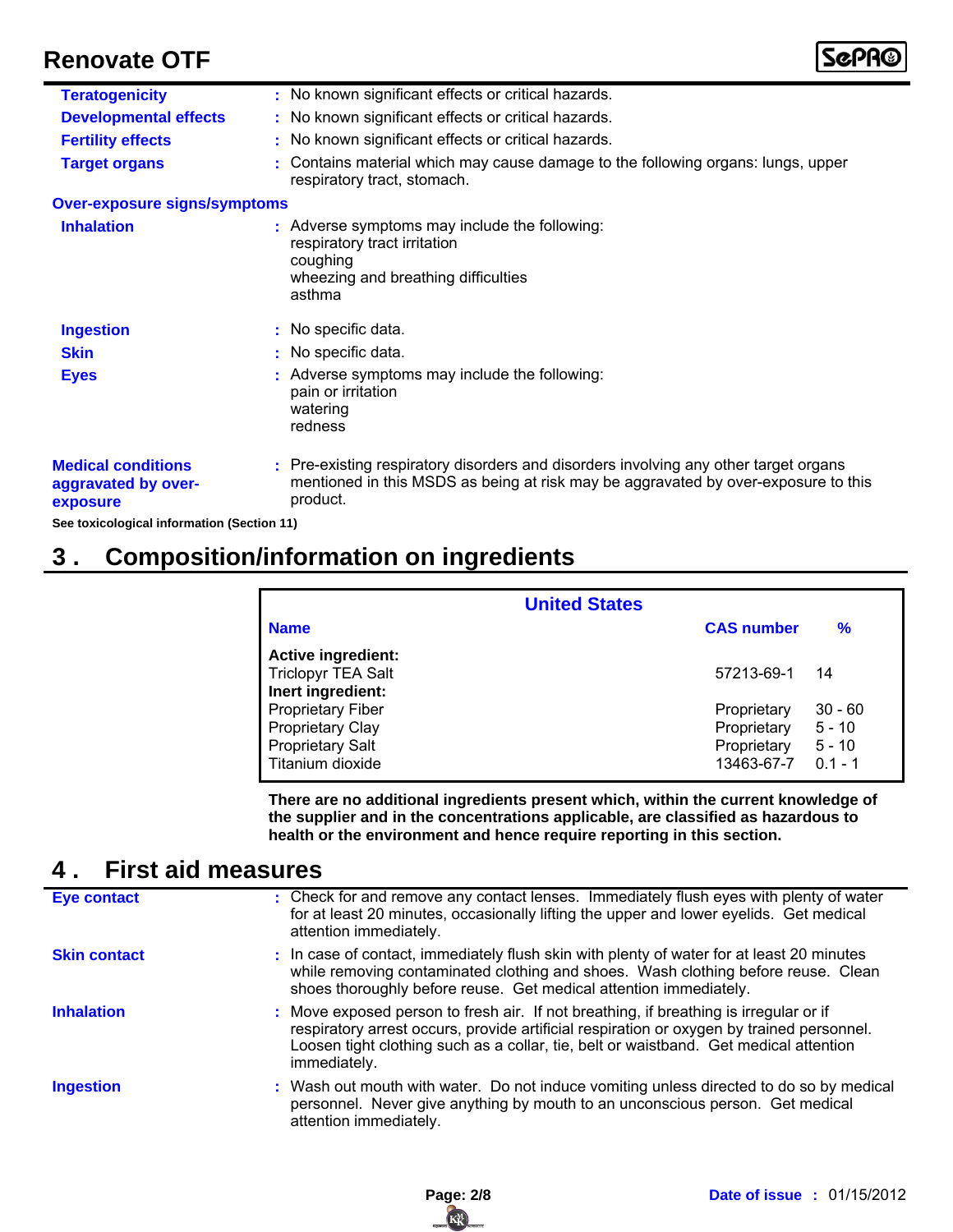

| <b>Protection of first-aiders</b> | : No action shall be taken involving any personal risk or without suitable training. If it is<br>suspected that fumes are still present, the rescuer should wear an appropriate mask or<br>self-contained breathing apparatus. It may be dangerous to the person providing aid to<br>give mouth-to-mouth resuscitation. |
|-----------------------------------|-------------------------------------------------------------------------------------------------------------------------------------------------------------------------------------------------------------------------------------------------------------------------------------------------------------------------|
| <b>Notes to physician</b>         | : In case of inhalation of decomposition products in a fire, symptoms may be delayed.<br>The exposed person may need to be kept under medical surveillance for 48 hours.                                                                                                                                                |

### **5 . Fire-fighting measures**

| <b>Flammability of the product</b>                       | : No specific fire or explosion hazard.                                                                                                                                                             |  |
|----------------------------------------------------------|-----------------------------------------------------------------------------------------------------------------------------------------------------------------------------------------------------|--|
| <b>Extinguishing media</b>                               |                                                                                                                                                                                                     |  |
| <b>Suitable</b>                                          | $\therefore$ In case of fire, use water spray (fog), foam, dry chemical or CO <sub>2</sub> .                                                                                                        |  |
| <b>Not suitable</b>                                      | : None known.                                                                                                                                                                                       |  |
| <b>Special exposure hazards</b>                          | : Promptly isolate the scene by removing all persons from the vicinity of the incident if<br>there is a fire. No action shall be taken involving any personal risk or without suitable<br>training. |  |
| <b>Hazardous thermal</b><br>decomposition products       | : Decomposition products may include the following materials:<br>carbon dioxide<br>carbon monoxide<br>nitrogen oxides<br>halogenated compounds<br>metal oxide/oxides                                |  |
| <b>Special protective</b><br>equipment for fire-fighters | : Fire-fighters should wear appropriate protective equipment and self-contained breathing<br>apparatus (SCBA) with a full face-piece operated in positive pressure mode.                            |  |

### **6 . Accidental release measures**

| <b>Personal precautions</b>      | : No action shall be taken involving any personal risk or without suitable training.<br>Evacuate surrounding areas. Keep unnecessary and unprotected personnel from<br>entering. Do not touch or walk through spilled material. Provide adequate ventilation.<br>Wear appropriate respirator when ventilation is inadequate. Put on appropriate personal<br>protective equipment (see Section 8). |
|----------------------------------|---------------------------------------------------------------------------------------------------------------------------------------------------------------------------------------------------------------------------------------------------------------------------------------------------------------------------------------------------------------------------------------------------|
| <b>Environmental precautions</b> | : Avoid dispersal of spilled material and runoff and contact with soil, waterways, drains<br>and sewers. Inform the relevant authorities if the product has caused environmental<br>pollution (sewers, waterways, soil or air).                                                                                                                                                                   |
| <b>Methods for cleaning up</b>   |                                                                                                                                                                                                                                                                                                                                                                                                   |
| <b>Spill</b>                     | : Move containers from spill area. Approach release from upwind. Prevent entry into<br>sewers, water courses, basements or confined areas. Vacuum or sweep up material<br>and place in a designated, labeled waste container. Dispose via a licensed waste<br>disposal contractor. Note: see section 1 for emergency contact information and section<br>13 for waste disposal.                    |

### **7 . Handling and storage**

**Handling :**

: Put on appropriate personal protective equipment (see Section 8). Eating, drinking and smoking should be prohibited in areas where this material is handled, stored and processed. Workers should wash hands and face before eating, drinking and smoking. Remove contaminated clothing and protective equipment before entering eating areas. Persons with a history of asthma, allergies or chronic or recurrent respiratory disease should not be employed in any process in which this product is used. Do not get in eyes or on skin or clothing. Do not ingest. Use only with adequate ventilation. Wear appropriate respirator when ventilation is inadequate. Keep in the original container or an approved alternative made from a compatible material, kept tightly closed when not in use. Empty containers retain product residue and can be hazardous. Do not reuse container.

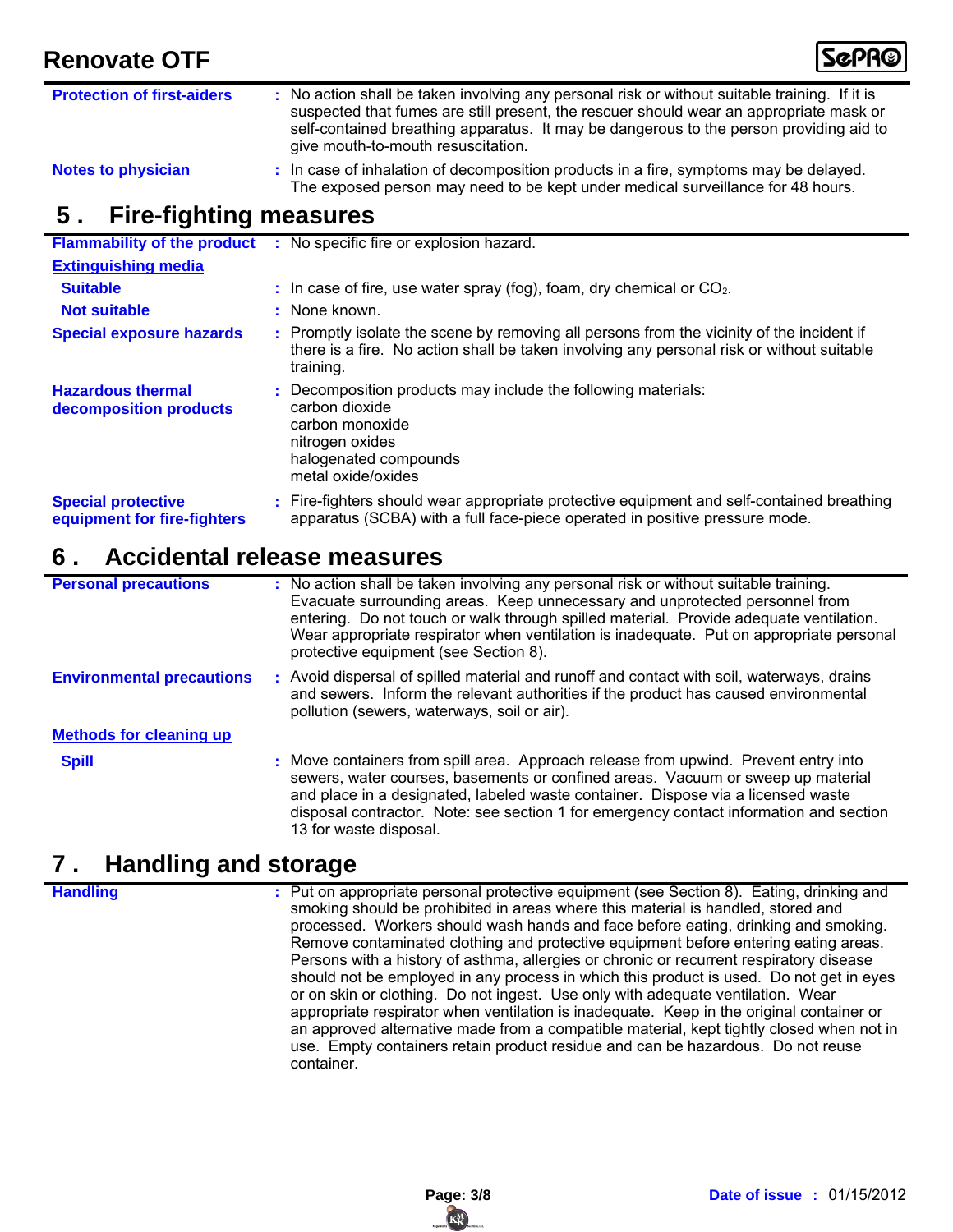

**Storage :**

Store in accordance with local regulations. Store in original container protected from direct sunlight in a dry, cool and well-ventilated area, away from incompatible materials (see section 10) and food and drink. Keep container tightly closed and sealed until ready for use. Containers that have been opened must be carefully resealed and kept upright to prevent leakage. Do not store in unlabeled containers. Use appropriate containment to avoid environmental contamination.

### **8 . Exposure controls/personal protection**

|                                             | <b>Product name</b>                        | <b>Exposure limits</b>                                                                                                                                                                                                                                                                                                                                                                                                            |
|---------------------------------------------|--------------------------------------------|-----------------------------------------------------------------------------------------------------------------------------------------------------------------------------------------------------------------------------------------------------------------------------------------------------------------------------------------------------------------------------------------------------------------------------------|
|                                             | <b>Proprietary Fiber</b>                   | ACGIH TLV (United States, 1/2008).<br>TWA: 10 mg/m <sup>3</sup> 8 hour(s).<br>NIOSH REL (United States, 12/2001).<br>TWA: 5 mg/m <sup>3</sup> 10 hour(s). Form: Respirable fraction<br>TWA: 10 mg/m <sup>3</sup> 10 hour(s). Form: Total<br>OSHA PEL (United States, 11/2006).<br>TWA: 5 mg/m <sup>3</sup> 8 hour(s). Form: Respirable fraction<br>TWA: 15 mg/m <sup>3</sup> 8 hour(s). Form: Total dust                          |
|                                             | Proprietary Clay                           | ACGIH TLV (United States, 1/2008).<br>TWA: 2 mg/m <sup>3</sup> 8 hour(s). Form: Respirable fraction<br>NIOSH REL (United States, 12/2001).<br>TWA: 5 mg/m <sup>3</sup> 10 hour(s). Form: Respirable fraction<br>TWA: 10 mg/m <sup>3</sup> 10 hour(s). Form: Total<br>OSHA PEL (United States, 11/2006).<br>TWA: 5 mg/m <sup>3</sup> 8 hour(s). Form: Respirable fraction<br>TWA: 15 mg/m <sup>3</sup> 8 hour(s). Form: Total dust |
|                                             | <b>Proprietary Salt</b>                    | OSHA PEL (United States, 11/2006).<br>TWA: 5 mg/m <sup>3</sup> 8 hour(s). Form: Respirable fraction<br>TWA: 15 mg/m <sup>3</sup> 8 hour(s). Form: Total dust                                                                                                                                                                                                                                                                      |
|                                             | Titanium dioxide                           | OSHA PEL (United States, 11/2006).<br>TWA: 15 mg/m <sup>3</sup> 8 hour(s). Form: Total dust<br>ACGIH TLV (United States, 1/2008).<br>TWA: 10 mg/m <sup>3</sup> 8 hour(s).                                                                                                                                                                                                                                                         |
| <b>Recommended monitoring</b><br>procedures |                                            | : If this product contains ingredients with exposure limits, personal, workplace atmosphere<br>or biological monitoring may be required to determine the effectiveness of the ventilation<br>or other control measures and/or the necessity to use respiratory protective equipment.<br>Applicators should refer to the product label for personal protective equipment.                                                          |
| <b>Engineering measures</b>                 | limits.                                    | : Use only with adequate ventilation. If user operations generate dust, fumes, gas, vapor<br>or mist, use process enclosures, local exhaust ventilation or other engineering controls<br>to keep worker exposure to airborne contaminants below any recommended or statutory                                                                                                                                                      |
| <b>Hygiene measures</b>                     | are close to the workstation location.     | : Wash hands, forearms and face thoroughly after handling chemical products, before<br>eating, smoking and using the lavatory and at the end of the working period. Appropriate<br>techniques should be used to remove potentially contaminated clothing. Wash<br>contaminated clothing before reusing. Ensure that eyewash stations and safety showers                                                                           |
| <b>Personal protection</b>                  |                                            |                                                                                                                                                                                                                                                                                                                                                                                                                                   |
| <b>Respiratory</b>                          | working limits of the selected respirator. | Applicators should refer to the product label for personal protective equipment.<br>: Use a properly fitted, air-purifying or supplied air respirator complying with an approved<br>standard if a risk assessment indicates this is necessary. Respirator selection must be<br>based on known or anticipated exposure levels, the hazards of the product and the safe                                                             |
| <b>Hands</b>                                | necessary.                                 | : Chemical-resistant, impervious gloves complying with an approved standard should be<br>worn at all times when handling chemical products if a risk assessment indicates this is                                                                                                                                                                                                                                                 |
| <b>Eyes</b>                                 | dusts.                                     | Safety eyewear complying with an approved standard should be used when a risk<br>assessment indicates this is necessary to avoid exposure to liquid splashes, mists or                                                                                                                                                                                                                                                            |

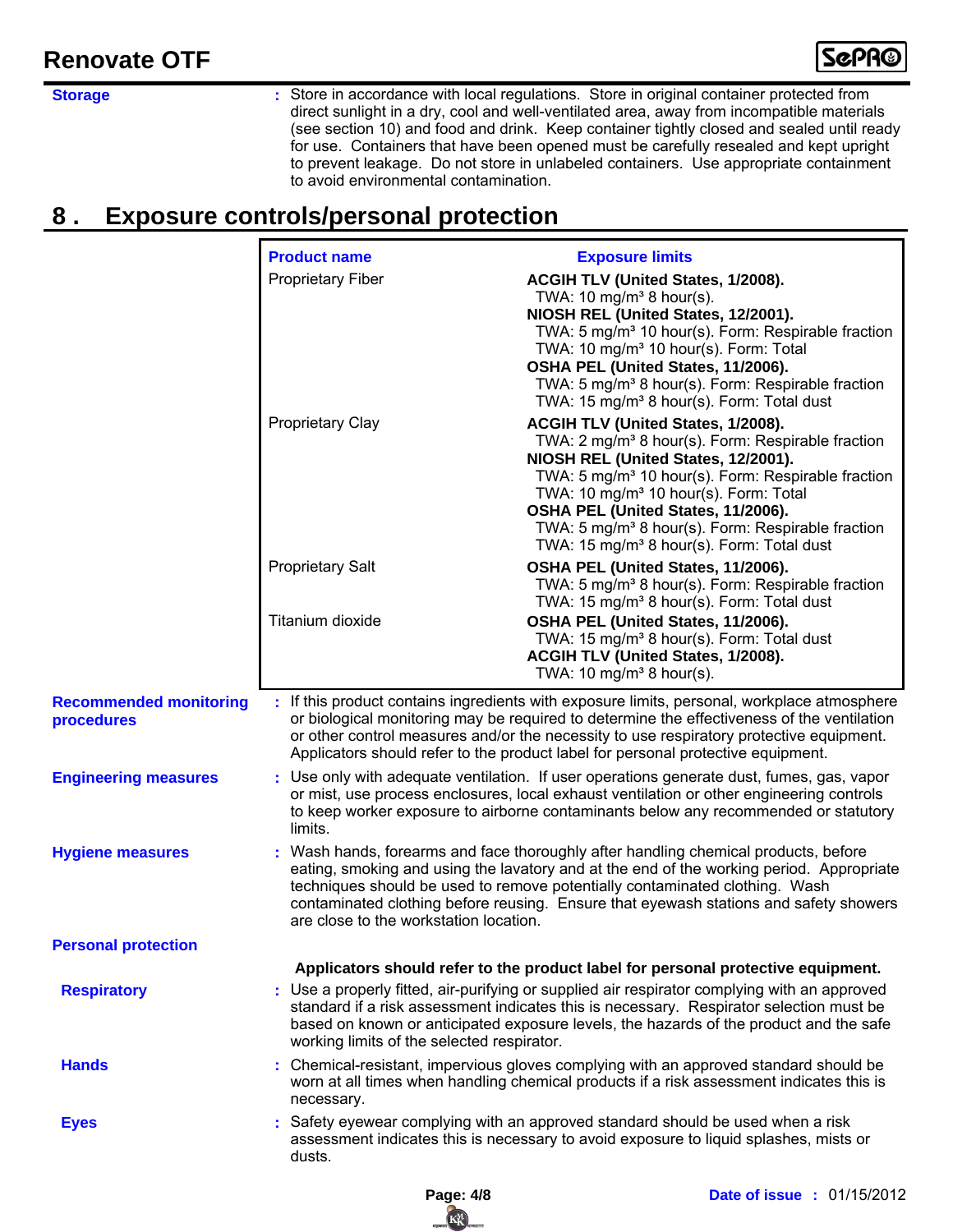| <b>Skin</b>                                      | : Personal protective equipment for the body should be selected based on the task being<br>performed and the risks involved and should be approved by a specialist before handling<br>this product.                                                                                                                           |
|--------------------------------------------------|-------------------------------------------------------------------------------------------------------------------------------------------------------------------------------------------------------------------------------------------------------------------------------------------------------------------------------|
| <b>Environmental exposure</b><br><b>controls</b> | Emissions from ventilation or work process equipment should be checked to ensure they<br>comply with the requirements of environmental protection legislation. In some cases,<br>fume scrubbers, filters or engineering modifications to the process equipment will be<br>necessary to reduce emissions to acceptable levels. |

### **9 . Physical and chemical properties**

| <b>Physical state</b>   | : Solid. [Granular solid.]         |
|-------------------------|------------------------------------|
| <b>Color</b>            | : Creamy grayish-tan.              |
| <b>Odor</b>             | : Ammoniacal.                      |
| <b>Molecular weight</b> | $\pm$ 37 to 50 lbs/ft <sup>3</sup> |
| pH                      | : 7.8 [Conc. (% w/w): $1\%$ ]      |

## **10 . Stability and reactivity**

| <b>Chemical stability</b>                         | : The product is stable.                                                          |
|---------------------------------------------------|-----------------------------------------------------------------------------------|
| <b>Conditions to avoid</b>                        | : No specific data.                                                               |
| <b>Incompatible materials</b>                     | : Reactive or incompatible with the following materials: oxidizing materials.     |
| <b>Hazardous decomposition</b><br><b>products</b> | : Nitrogen oxides and hydrogen chloride may be formed under fire conditions.      |
| <b>Possibility of hazardous</b><br>reactions      | : Under normal conditions of storage and use, hazardous reactions will not occur. |

### **11 . Toxicological information**

#### **Acute toxicity**

| <b>Product/ingredient name</b>                                      | Result                                                     | <b>Species</b>           | <b>Dose</b>                                         | <b>Exposure</b> |
|---------------------------------------------------------------------|------------------------------------------------------------|--------------------------|-----------------------------------------------------|-----------------|
| <b>Proprietary Fiber</b><br><b>Proprietary Salt</b><br>Renovate OTF | LD50 Oral<br>LD50 Oral<br><b>ILD50 Dermal</b><br>LD50 Oral | Rat<br>Rat<br>Rat<br>Rat | $>5$ g/kg<br>6450 mg/kg<br>5000 mg/kg<br>5000 mg/kg |                 |

### **Chronic toxicity**

There is no data available.

#### **Irritation/Corrosion**

| <b>Product/ingredient name</b> | <b>Result</b>              | <b>Species</b> | <b>Score</b> | <b>Exposure</b>                            | <b>Observation</b> |
|--------------------------------|----------------------------|----------------|--------------|--------------------------------------------|--------------------|
| Titanium Dioxide               | Skin - Mild irritant       | Human          |              | 72 hours 300<br>Micrograms<br>Intermittent |                    |
| <b>Proprietary Salt</b>        | I Skin - Moderate irritant | Rabbit         |              | 24 hours 500<br>milligrams                 |                    |
|                                | Eyes - Severe irritant     | Rabbit         |              | 24 hours 750<br>Micrograms                 |                    |

#### **Sensitizer**

**Skin**

- **:** There is no data available.
- **Respiratory**
- **:** There is no data available.

#### **Carcinogenicity**

**Mutagenicity**

There is no data available.

#### **Teratogenicity**

**Reproductive toxicity** There is no data available. \el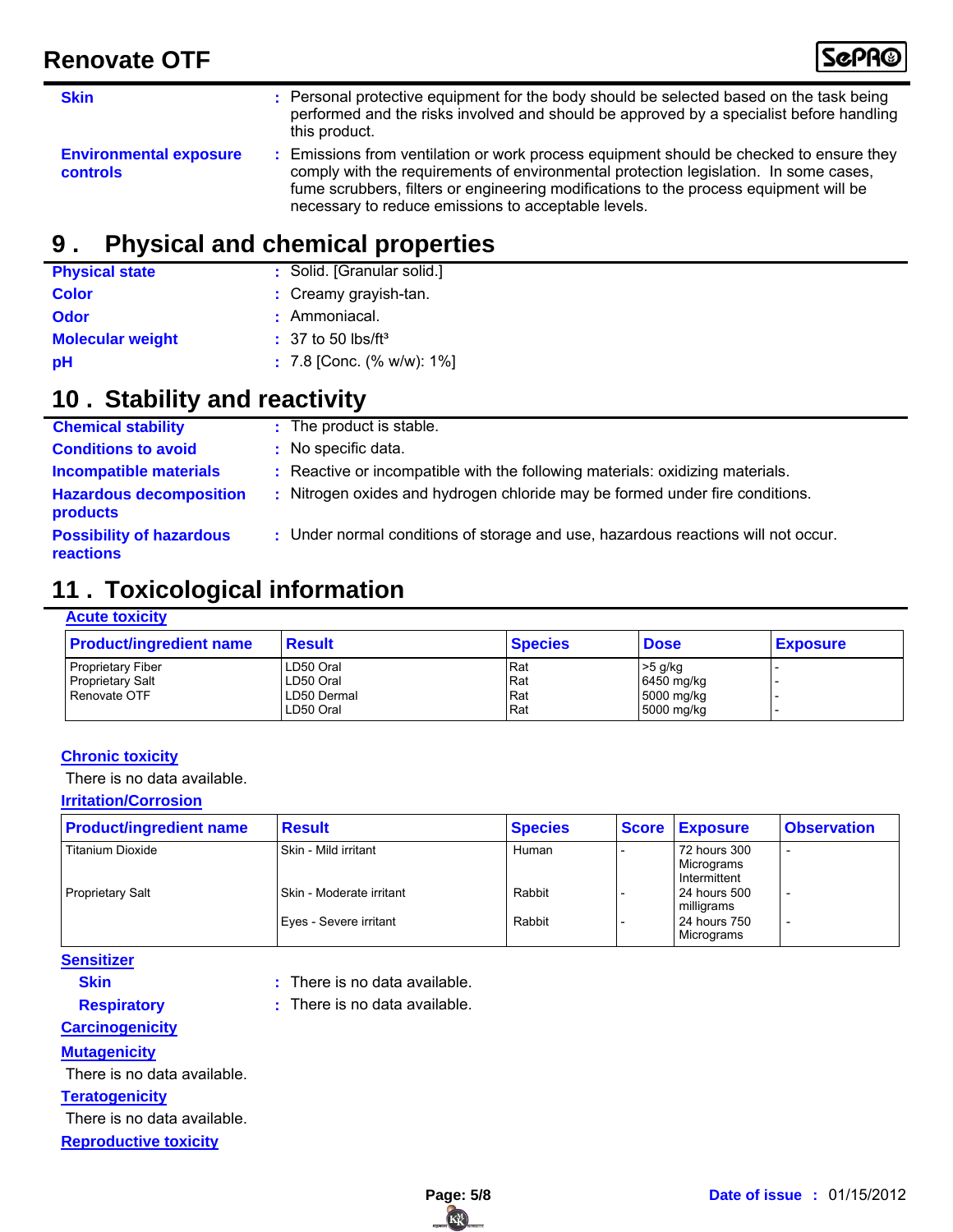There is no data available.

### **12 . Ecological information**

**Ecotoxicity** : No known significant effects or critical hazards.

#### **Aquatic ecotoxicity**

| <b>Product/ingredient name</b> | <b>Result</b>                                                            | <b>Species</b>                                                                         | <b>Exposure</b>      |
|--------------------------------|--------------------------------------------------------------------------|----------------------------------------------------------------------------------------|----------------------|
| <b>Titanium Dioxide</b>        | Acute EC50 5.83 mg/L Fresh water                                         | Algae - Pseudokirchneriella subcapitata -<br>Exponential growth phase                  | 72 hours             |
|                                | Acute LC50 >10 mg/L Fresh water                                          | Crustaceans - Ceriodaphnia dubia -<br>Neonate - <24 hours                              | 48 hours             |
|                                | Acute LC50 5.5 ppm Fresh water                                           | Daphnia - Daphnia magna - Juvenile<br>(Fledgling, Hatchling, Weanling) - < 24<br>hours | 48 hours             |
| <b>Proprietary Salt</b>        | Acute LC50 >1000 mg/L Marine water<br>Acute LC50 >56000 mg/L Fresh water | Fish - Fundulus heteroclitus<br>Fish - Gambusia affinis - Adult                        | 96 hours<br>96 hours |
|                                | Chronic NOEC 61 mg/g Fresh water                                         | Fish - Oncorhynchus mykiss - Juvenile<br>(Fledgling, Hatchling, Weanling)              | 42 days              |

#### **Persistence/degradability**

There is no data available.

### **13 . Disposal considerations**

**Waste disposal**

The generation of waste should be avoided or minimized wherever possible. Empty **:** containers or liners may retain some product residues. This material and its container must be disposed of in a safe way. Dispose of surplus and non-recyclable products via a licensed waste disposal contractor. Disposal of this product, solutions and any byproducts should at all times comply with the requirements of environmental protection and waste disposal legislation and any regional local authority requirements. Avoid dispersal of spilled material and runoff and contact with soil, waterways, drains and sewers.

**Disposal should be in accordance with applicable regional, national and local laws and regulations.**

**Refer to Section 7: HANDLING AND STORAGE and Section 8: EXPOSURE CONTROLS/PERSONAL PROTECTION for additional handling information and protection of employees.**

### **14 . Transport information**

| <b>Regulatory</b><br>information | <b>UN number</b> | <b>Proper shipping</b><br>name | <b>Classes</b> | PG* | Label | <b>Additional</b><br><b>information</b> |
|----------------------------------|------------------|--------------------------------|----------------|-----|-------|-----------------------------------------|
| <b>DOT Classification</b>        | Not regulated.   |                                |                |     |       |                                         |
| <b>IMDG Class</b>                | Not regulated.   |                                |                |     |       |                                         |
| <b>IATA-DGR Class</b>            | Not regulated.   |                                |                |     |       |                                         |

PG<sup>\*</sup>: Packing group Exemption to the above classification may apply. **AERG** : Not applicable.

### **15 . Regulatory information**

| <b>HCS Classification</b>       | : Irritating material                                    |
|---------------------------------|----------------------------------------------------------|
|                                 | Sensitizing material                                     |
|                                 | Target organ effects                                     |
| <b>U.S. Federal regulations</b> | : TSCA 8(a) IUR Exempt/Partial exemption: Not determined |
|                                 | United States inventory (TSCA 8b): Not determined.       |

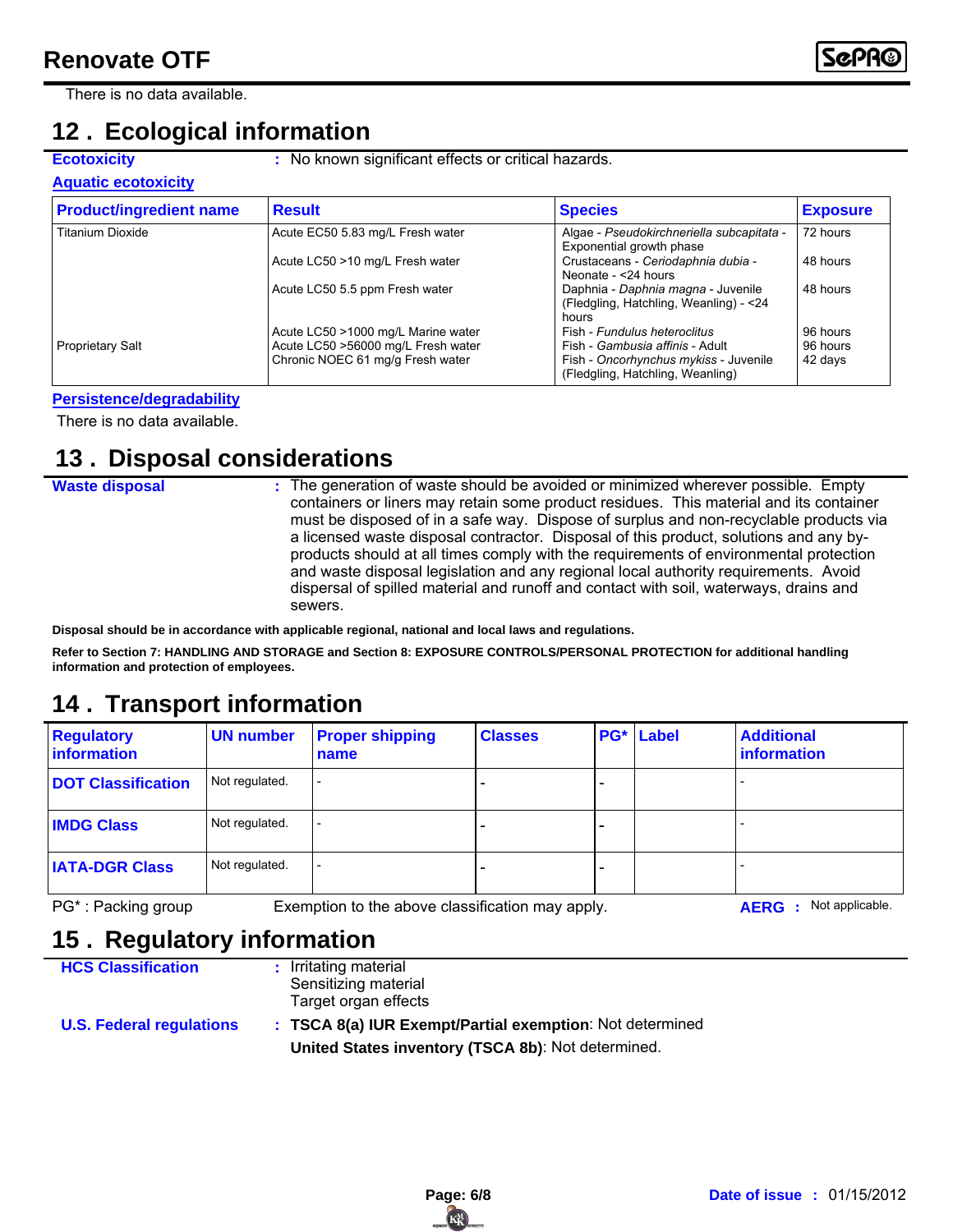

#### **SARA 302/304/311/312 extremely hazardous substances**: No products were found. **SARA 302/304 emergency planning and notification**: No products were found. **SARA 302/304/311/312 hazardous chemicals**: Proprietary Clay; Titanium Dioxide; Proprietary Salt

**SARA 311/312 MSDS distribution - chemical inventory - hazard identification**: Proprietary Clay: Delayed (chronic) health hazard; Titanium Dioxide: Delayed (chronic) health hazard; Proprietary Salt: Immediate (acute) health hazard

| <b>Clean Air Act Section</b><br>112(b) Hazardous Air<br><b>Pollutants (HAPs)</b> | : Not listed |
|----------------------------------------------------------------------------------|--------------|
| <b>Clean Air Act Section 602 : Not listed</b><br><b>Class I Substances</b>       |              |
| <b>Clean Air Act Section 602</b> : Not listed<br><b>Class II Substances</b>      |              |
| <b>DEA List I Chemicals</b><br>(Precursor Chemicals)                             | : Not listed |
| <b>DEA List II Chemicals</b><br><b>(Essential Chemicals)</b>                     | : Not listed |

#### **SARA 313**

|                                           | <b>Product name</b> | <b>CAS number</b> | <b>Concentration</b> |
|-------------------------------------------|---------------------|-------------------|----------------------|
| <b>Form R - Reporting</b><br>requirements | Triclopyr TEA Salt  | 57213-69-1        | 14                   |
| <b>Supplier notification</b>              | Triclopyr TEA Salt  | 57213-69-1        | 14                   |

SARA 313 notifications must not be detached from the MSDS and any copying and redistribution of the MSDS shall include copying and redistribution of the notice attached to copies of the MSDS subsequently redistributed.

#### **State regulations**

| <b>Massachusetts</b> | : The following components are listed: Proprietary Fiber; Titanium Dioxide                                          |
|----------------------|---------------------------------------------------------------------------------------------------------------------|
| <b>New York</b>      | : None of the components are listed.                                                                                |
| <b>New Jersey</b>    | : The following components are listed: Proprietary Fiber; Triclopyr TEA Salt; Proprietary<br>Clay; Titanium Dioxide |
| Pennsylvania         | : The following components are listed: Proprietary Fiber; Proprietary Clay; Titanium<br>Dioxide                     |
| California Draw CE   |                                                                                                                     |

#### **California Prop. 65**

No products were found.

### **16 . Other information**

| <b>Label requirements</b>                                       |  |  |  | MAY CAUSE TARGET ORGAN DAMAGE. BASED ON ANIMAL DATA. | : CAUSES EYE IRRITATION. MAY CAUSE ALLERGIC RESPIRATORY REACTION.<br>MAY CAUSE RESPIRATORY TRACT IRRITATION. CONTAINS MATERIAL THAT |  |
|-----------------------------------------------------------------|--|--|--|------------------------------------------------------|-------------------------------------------------------------------------------------------------------------------------------------|--|
| <b>Hazardous Material</b><br><b>Information System (U.S.A.)</b> |  |  |  | : Health: 1 * Flammability: 0 Physical hazards: 0    |                                                                                                                                     |  |

**Caution: HMIS® ratings are based on a 0-4 rating scale, with 0 representing minimal hazards or risks, and 4 representing significant hazards or risks Although HMIS® ratings are not required on MSDSs under 29 CFR 1910.1200, the preparer may choose to provide them. HMIS® ratings are to be used with a fully implemented HMIS® program. HMIS® is a registered mark of the National Paint & Coatings Association (NPCA). HMIS® materials may be purchased exclusively from J. J. Keller (800) 327-6868.**

**The customer is responsible for determining the PPE code for this material.**

| <b>National Fire Protection</b> | : Health : | <b>Flammability:</b> 0 Instability: |  |  |
|---------------------------------|------------|-------------------------------------|--|--|
| <b>Association (U.S.A.)</b>     |            |                                     |  |  |